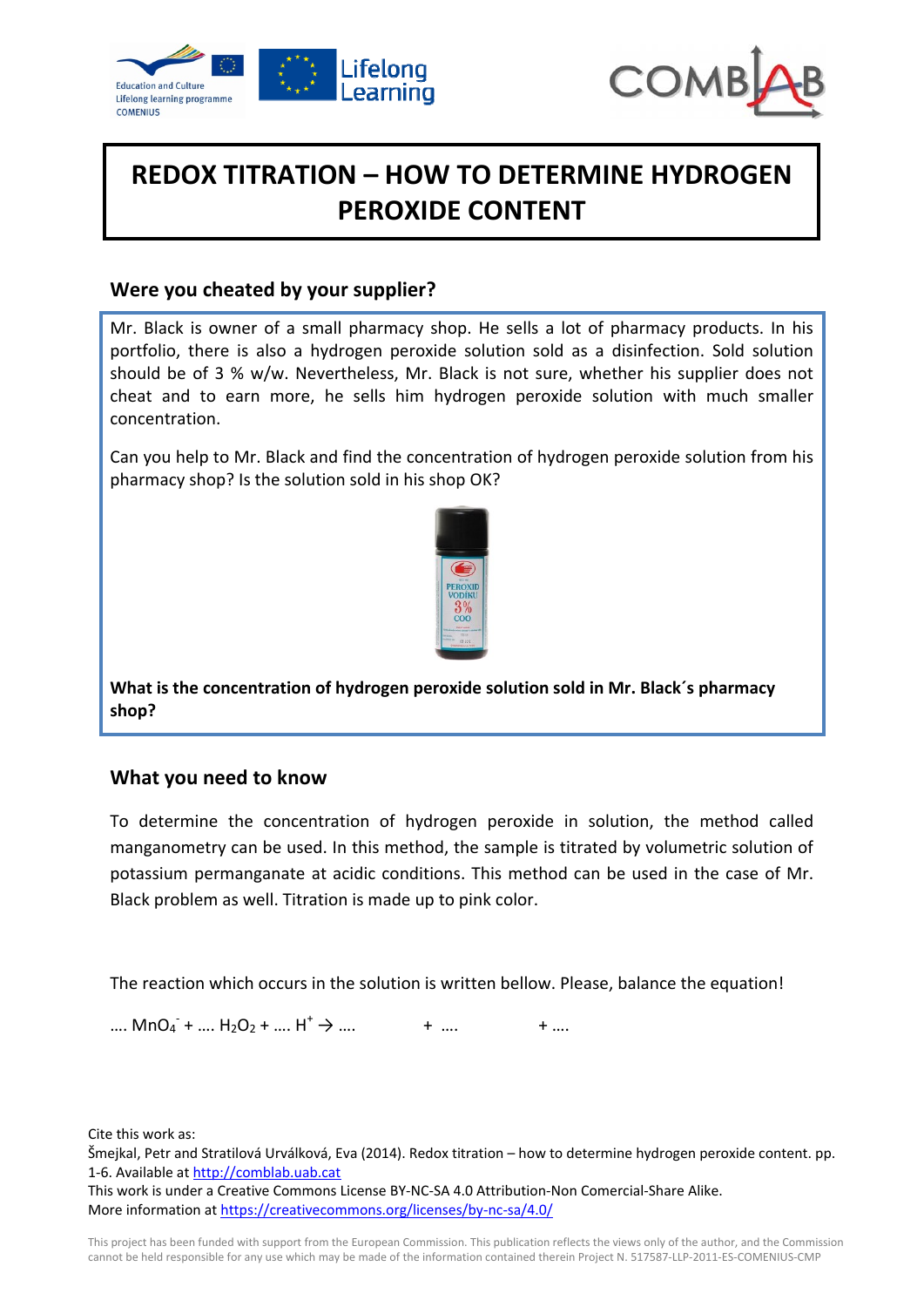



### **Before you start, you should know:**

It was told, that the titration is made up to pink color. Unfortunately, if you are newbie, you do not know, what is the right pink color. You do not know the exact point, when the titration is finished and we reached the equivalence point. One solution can be to find an "unbiased" method which is not influenced by our color perception and eliminates our inexperience. You can use MBL and measurement of some suitable property by sensors, which response is not influenced by subjective perceptions. But which sensor (and measured property) should be selected? Try to select suitable sensor for your task, if you have pH sensor, ORP (Oxidation-Reduction Potential) sensor and conductivity sensor and give reasons for your selection. After the selection is done, perform the titration using the procedure below.

1. Why have you selected ………………………………….. sensor? Give reasons! Give reasons why you have not selected ……………………………….. sensor.

*\_\_\_\_\_\_\_\_\_\_\_\_\_\_\_\_\_\_\_\_\_\_\_\_\_\_\_\_\_\_\_\_\_\_\_\_\_\_\_\_\_\_\_\_\_\_\_\_\_\_\_\_\_\_\_\_*

*\_\_\_\_\_\_\_\_\_\_\_\_\_\_\_\_\_\_\_\_\_\_\_\_\_\_\_\_\_\_\_\_\_\_\_\_\_\_\_\_\_\_\_\_\_\_\_\_\_\_\_\_\_\_\_\_*

*\_\_\_\_\_\_\_\_\_\_\_\_\_\_\_\_\_\_\_\_\_\_\_\_\_\_\_\_\_\_\_\_\_\_\_\_\_\_\_\_\_\_\_\_\_\_\_\_\_\_\_\_\_\_\_\_*

2. What property do you plan to measure with selected sensor and dependence of which property on which property do you plan to measure?

*\_\_\_\_\_\_\_\_\_\_\_\_\_\_\_\_\_\_\_\_\_\_\_\_\_\_\_\_\_\_\_\_\_\_\_\_\_\_\_\_\_\_\_\_\_\_\_\_\_\_\_\_\_\_\_\_*

*\_\_\_\_\_\_\_\_\_\_\_\_\_\_\_\_\_\_\_\_\_\_\_\_\_\_\_\_\_\_\_\_\_\_\_\_\_\_\_\_\_\_\_\_\_\_\_\_\_\_\_\_\_\_\_\_*

*\_\_\_\_\_\_\_\_\_\_\_\_\_\_\_\_\_\_\_\_\_\_\_\_\_\_\_\_\_\_\_\_\_\_\_\_\_\_\_\_\_\_\_\_\_\_\_\_\_\_\_\_\_\_\_\_*

3. Suggest an experimental setup for your measurement and draw a scheme. Discuss your suggestion with your teacher.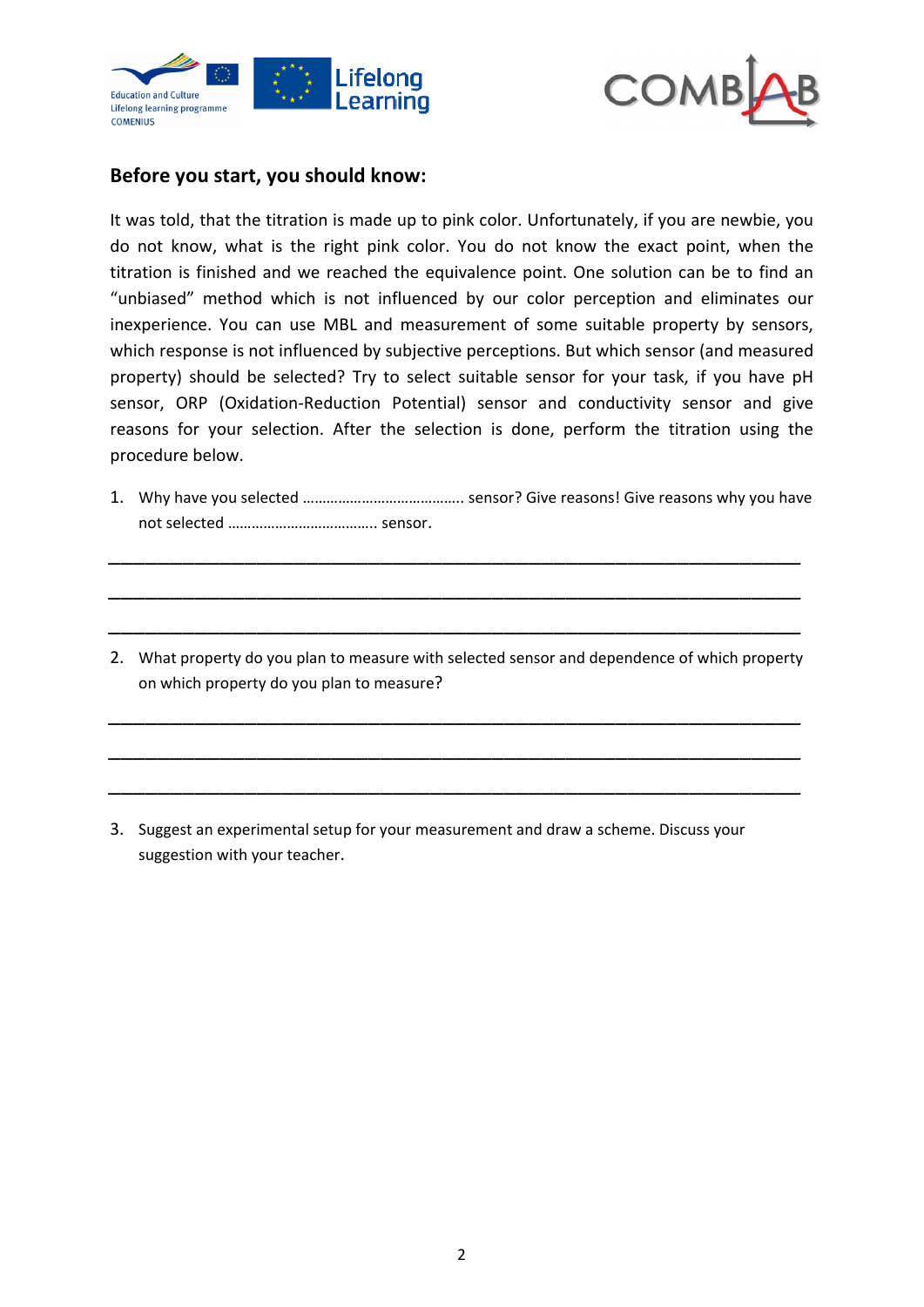



# **Procedure**

#### **Chemicals:**

- volumetric solution of KMnO<sub>4</sub> o c=0.02 mol/dm<sup>3</sup>
- $\bullet$  H<sub>2</sub>SO<sub>4</sub> solution of c=2 mol/dm<sup>3</sup>
- sample solution of  $H_2O_2$  from pharmacy shop of Mr. Black

#### **Equipment:**

- Volumetric glass (volumetric cylinder, pipette, burette)
- 2 beakers, beaker of volume of 250 ml
- sensor …………………….
- PC with suitable control software installed

#### **Procedure:**

- 1. Pour 2.00 mL of sample (taken using pipette) into 250 mL beaker and dilute it approximately to 150 mL with distilled water.
- 2. Add 5 mL of sulfuric acid with volumetric cylinder.
- 3. Built the experimental setup which you suggested previously. Do not forget to insert the selected sensor.
- 4. Run control software and select manual data collection (in correspondence with your MBL system. Set‐up measurement and quantities displayed on *x* and *y* axes in accordance with your suggestions. (If you use the PASCO system, select *Setup – Sampling Options* – tick "*Manual Sampling Control*", "*Keep samples on button or menu item command*" and "*Keep data on command*" – fill field "Name" with property you want to display on *x* axis, and fill in the field "Units" with units of this property. Select "OK". In left window double click on Graph item, graph will be displayed in the main field of program window. Click on the name of *x* axis. Usually, this axis display time. Select measured property instead of "*Time*". Using the same procedure, select the measured property on *y* axis. Click on "Start" button in main program window. After pressing the "*Start*" button, the button "*Stop*" appears instead of the "*Start*" button and another "*Green tick*" button on the right side of the "*Stop*" button. Click on the "*Green tick*" button at zero volume. New window with field to be filled appears for entering the axis *x* value. Write zero and click "OK", the point is displayed in graph window. Then add 0.3 mL, click "Green tick" button and write the total added volume. The point is displayed in graph after click on "OK" button. Repeat the procedure and follow the curve displayed. You should add about 10 mL more of titration agent than it is needed to reach equivalence point (you can simply estimate, which point on titration curve corresponds to equivalence point). Stop the measurement by click on "*Stop*" button.
- 5. Follow the titration curve. Add enough of titration agent about than 10 mL after the solution becomes colorless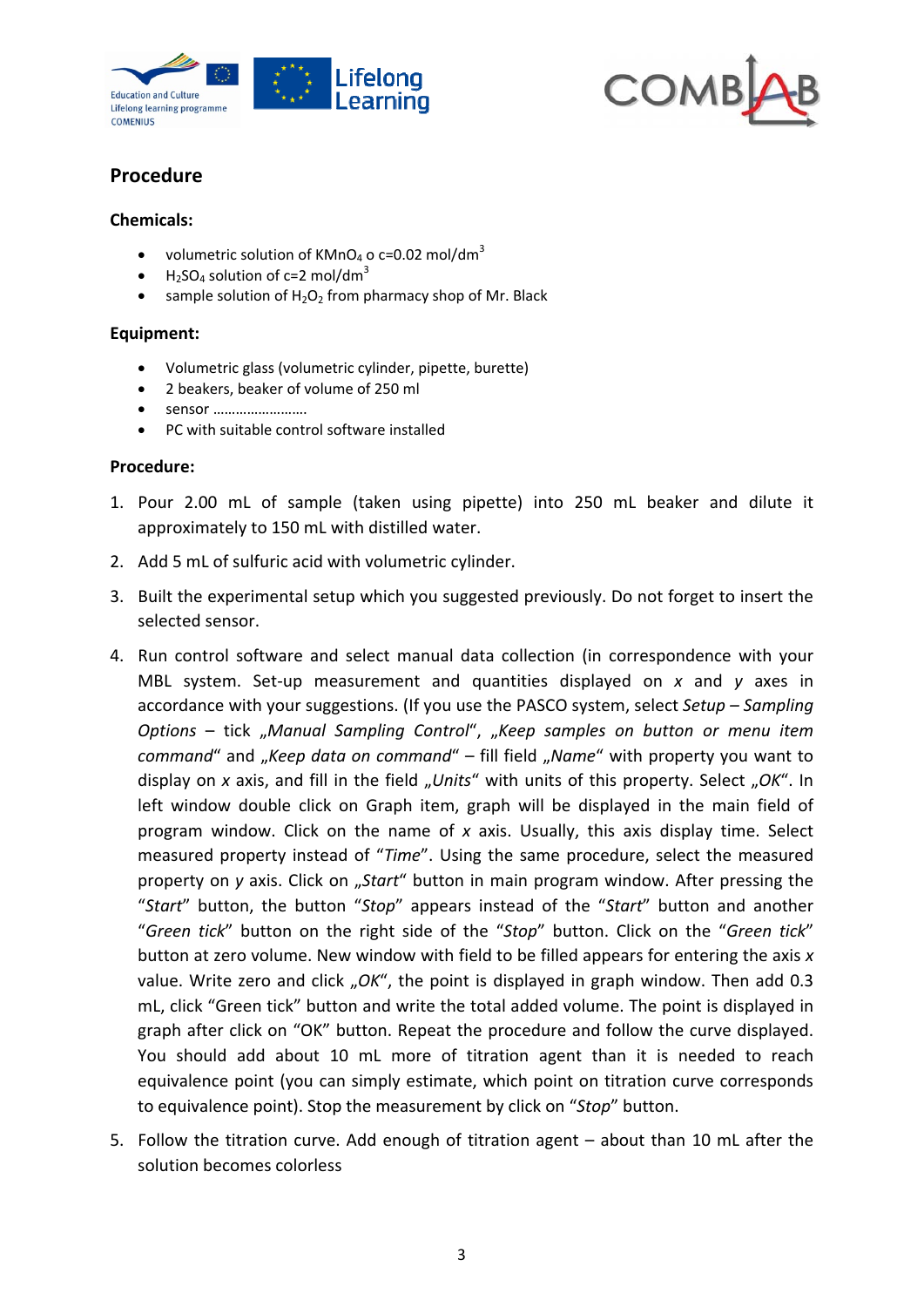



## **Evaluate your data**

Draw bellow your curve and estimate the equivalence point. Read the corresponding value of volume which corresponds to equivalence point and write it down below. Which color of solution corresponded to equivalence point? Dou you think that color change at equivalence point is well distinguishable?



- 1. What is the volume of added titration agent in equivalence point? ………...................………….mL
- 2. What is the color of solution in equivalence point? ……………………………………………………………………
- 3. What is the volume of added titration agent exactly when titrated solution become colorless?
- *....................................................................................................................................................*

#### *Calculation*:

Calculate percent composition (by mass) of the sample. What is the content of hydrogen peroxide? Use the equation below (balance it):

....  $MnO_4 + ... H_2O_2 + ... H^+$  $+$  ….  $+$  ….

Molar weight of hydrogen peroxide is 34 g/mol. Density of sample is 1,01 g/cm<sup>3</sup>.

*.................................................................................................................................................... .................................................................................................................................................... ....................................................................................................................................................*

# **Conclusion:**

……………………………………………………………………………………………………………………………………………..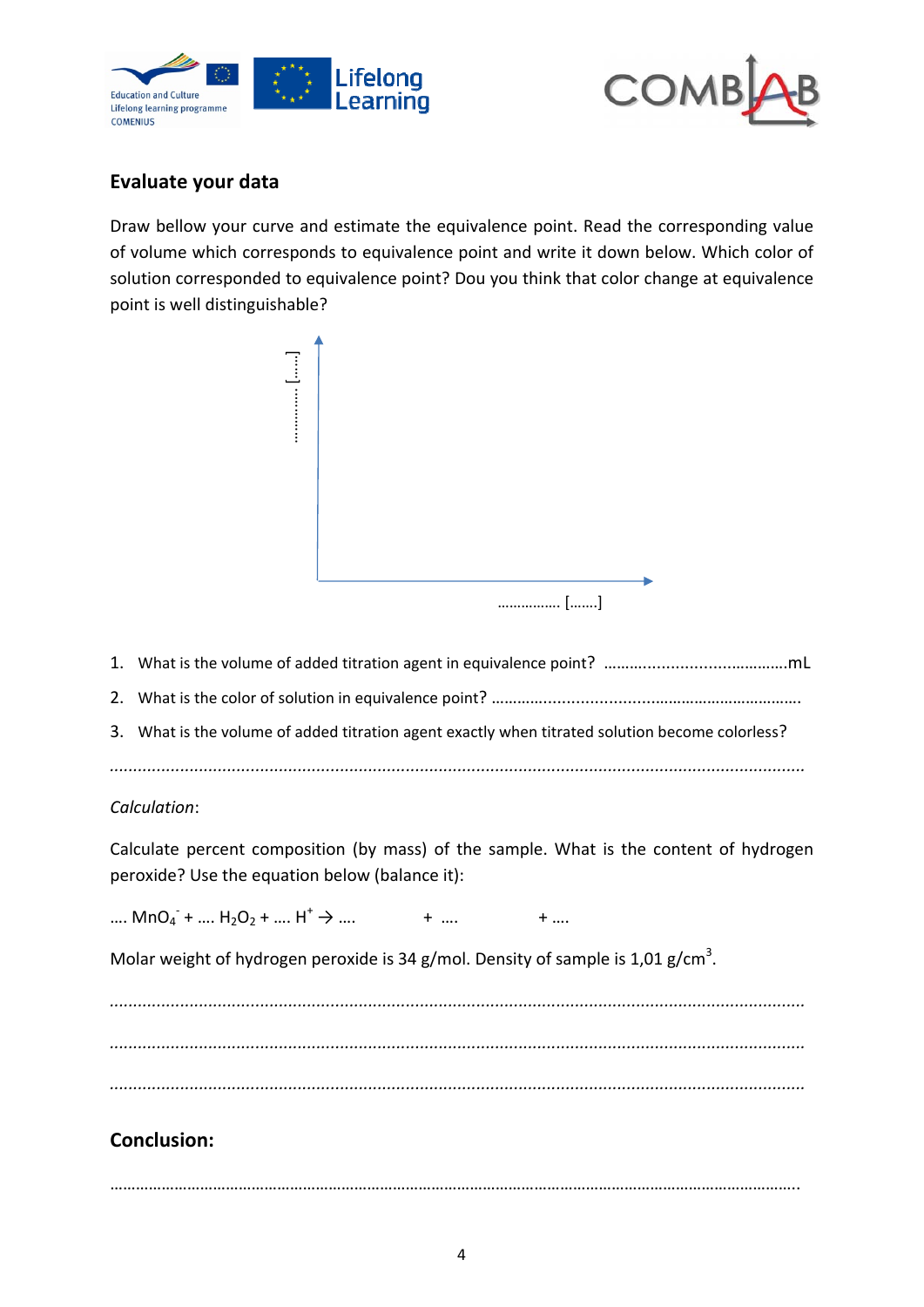



### **Communicate your results**

Write for Mr. Black an official protocol about the results of your determination and recommendations how to solve the situation with his supplier.

*\_\_\_\_\_\_\_\_\_\_\_\_\_\_\_\_\_\_\_\_\_\_\_\_\_\_\_\_\_\_\_\_\_\_\_\_\_\_\_\_\_\_\_\_\_\_\_\_\_\_\_\_\_\_\_\_*

*\_\_\_\_\_\_\_\_\_\_\_\_\_\_\_\_\_\_\_\_\_\_\_\_\_\_\_\_\_\_\_\_\_\_\_\_\_\_\_\_\_\_\_\_\_\_\_\_\_\_\_\_\_\_\_\_*

*\_\_\_\_\_\_\_\_\_\_\_\_\_\_\_\_\_\_\_\_\_\_\_\_\_\_\_\_\_\_\_\_\_\_\_\_\_\_\_\_\_\_\_\_\_\_\_\_\_\_\_\_\_\_\_\_*

*\_\_\_\_\_\_\_\_\_\_\_\_\_\_\_\_\_\_\_\_\_\_\_\_\_\_\_\_\_\_\_\_\_\_\_\_\_\_\_\_\_\_\_\_\_\_\_\_\_\_\_\_\_\_\_\_*

*\_\_\_\_\_\_\_\_\_\_\_\_\_\_\_\_\_\_\_\_\_\_\_\_\_\_\_\_\_\_\_\_\_\_\_\_\_\_\_\_\_\_\_\_\_\_\_\_\_\_\_\_\_\_\_\_*

*\_\_\_\_\_\_\_\_\_\_\_\_\_\_\_\_\_\_\_\_\_\_\_\_\_\_\_\_\_\_\_\_\_\_\_\_\_\_\_\_\_\_\_\_\_\_\_\_\_\_\_\_\_\_\_\_*

*\_\_\_\_\_\_\_\_\_\_\_\_\_\_\_\_\_\_\_\_\_\_\_\_\_\_\_\_\_\_\_\_\_\_\_\_\_\_\_\_\_\_\_\_\_\_\_\_\_\_\_\_\_\_\_\_*

*\_\_\_\_\_\_\_\_\_\_\_\_\_\_\_\_\_\_\_\_\_\_\_\_\_\_\_\_\_\_\_\_\_\_\_\_\_\_\_\_\_\_\_\_\_\_\_\_\_\_\_\_\_\_\_\_*

In previous experiments, you got enough of experience and information to answer the following questions:

\_\_\_\_\_\_\_\_\_\_\_\_\_\_\_\_\_\_\_\_\_\_\_\_\_\_\_\_\_\_\_\_\_\_\_\_\_\_\_\_\_\_\_\_\_\_\_\_\_\_\_\_\_\_\_\_\_\_\_\_\_\_\_\_\_\_\_\_\_\_\_\_

\_\_\_\_\_\_\_\_\_\_\_\_\_\_\_\_\_\_\_\_\_\_\_\_\_\_\_\_\_\_\_\_\_\_\_\_\_\_\_\_\_\_\_\_\_\_\_\_\_\_\_\_\_\_\_\_\_\_\_\_\_\_\_\_\_\_\_\_\_\_\_\_

\_\_\_\_\_\_\_\_\_\_\_\_\_\_\_\_\_\_\_\_\_\_\_\_\_\_\_\_\_\_\_\_\_\_\_\_\_\_\_\_\_\_\_\_\_\_\_\_\_\_\_\_\_\_\_\_\_\_\_\_\_\_\_\_\_\_\_\_\_\_\_\_

\_\_\_\_\_\_\_\_\_\_\_\_\_\_\_\_\_\_\_\_\_\_\_\_\_\_\_\_\_\_\_\_\_\_\_\_\_\_\_\_\_\_\_\_\_\_\_\_\_\_\_\_\_\_\_\_\_\_\_\_\_\_\_\_\_\_\_\_\_\_\_\_

\_\_\_\_\_\_\_\_\_\_\_\_\_\_\_\_\_\_\_\_\_\_\_\_\_\_\_\_\_\_\_\_\_\_\_\_\_\_\_\_\_\_\_\_\_\_\_\_\_\_\_\_\_\_\_\_\_\_\_\_\_\_\_\_\_\_\_\_\_\_\_\_

\_\_\_\_\_\_\_\_\_\_\_\_\_\_\_\_\_\_\_\_\_\_\_\_\_\_\_\_\_\_\_\_\_\_\_\_\_\_\_\_\_\_\_\_\_\_\_\_\_\_\_\_\_\_\_\_\_\_\_\_\_\_\_\_\_\_\_\_\_\_\_\_

1. Why the solution is titrated to pink color and not to colorless solution?

2. What point at titration curve is the equivalence point and why? Give the reasons. What is the color of the solution at this point?